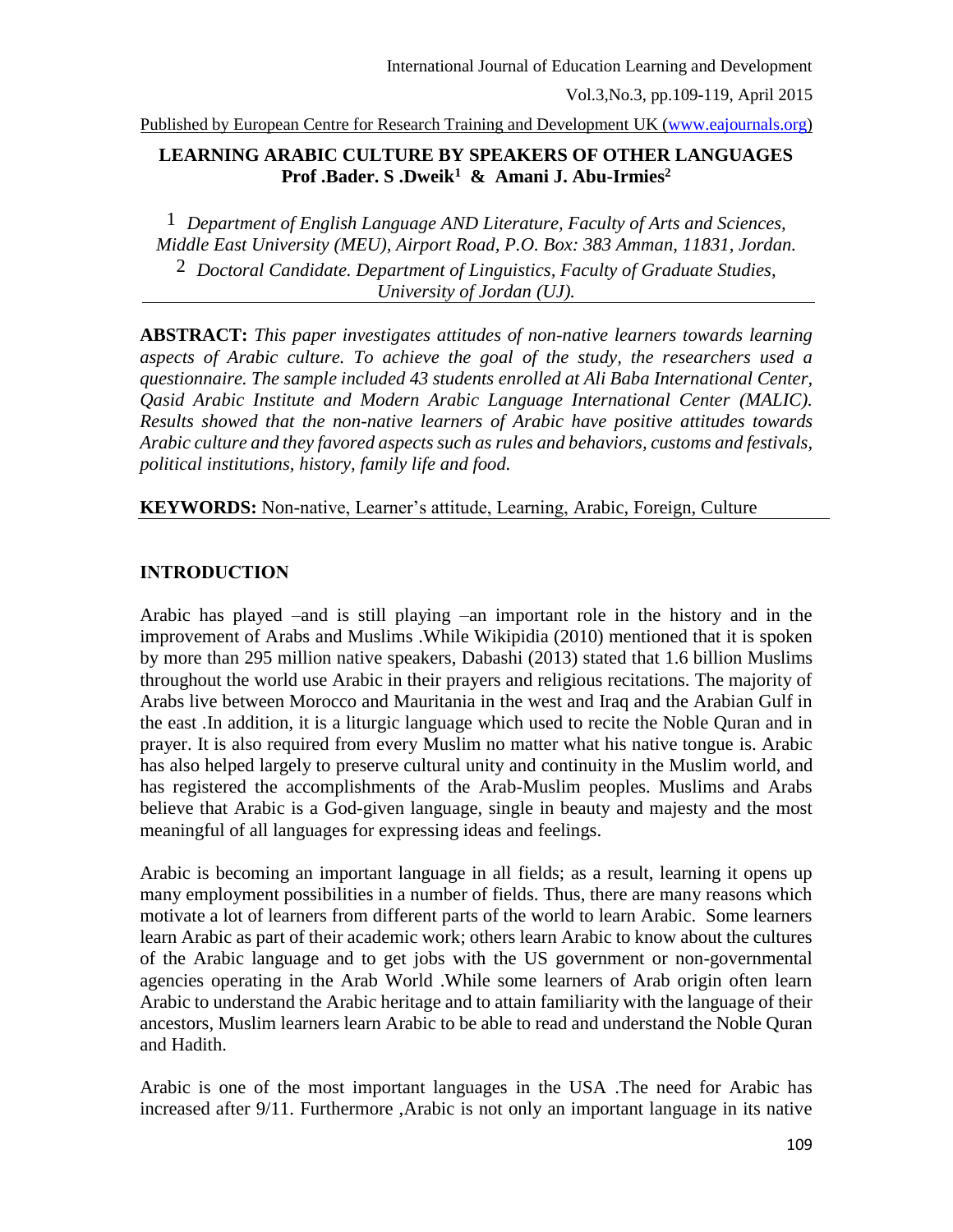Published by European Centre for Research Training and Development UK [\(www.eajournals.org\)](http://www.eajournals.org/)

countries but it is also important and critical in terms of international business ,economy ,trade and diplomacy. In addition, it is the language of the Quran and is needed for Islamic practices to all Muslims.

Oppenheim (1998) points out that attitude plays a significant role in shaping our world view .It influences our perception of the world around us and determines how we react to different things of the world .The term attitude has been discussed and defined in various ways and from many angles. Cook (1996) believes that learners' attitudes correlate immediately with the language learning situation and the environment as a whole .It is agreed that positive attitudes ease the learning process though attitudes do not necessarily determine behavior. Learners' attitudes help to gain insight into the language learning and teaching process. As cited in Oqaily (2013), Krech, Crutchfield and Ballachey define attitude as being a lasting system of motivations ,perceptions ,emotions and cognitive responses a person has to a given aspect of the world .This explanation confirms emotions and motivation as distinctive variables separating attitudes from beliefs.

The issue of attitudes to language and its culture is of great importance mainly in the language teaching classroom. Ammon (2004) states that the way learners respond to the target language culture affects their attitude towards the language itself. Khuwaileh (2000) suggests the same point of view and depicts language classroom as a group of several cultural variables .He asserts that culture always manages to become part of the language classroom .Moreover, the introduction of target culture in foreign language classroom leads to improving the social attitude as well as increasing the positive view point towards the target language community. As a result, positive attitudes towards learning a target language lead to a higher level of motivation.

Karabinar & Guler (2012) has examined the attitudes of language teachers at Turkish universities towards teaching culture. The attitudes have been determined in terms of: 1 content and learner levels that are addressed 2- amount of cultural information and the materials and strategies employed in language classes in teaching about culture .Moreover ,the study examined the effects of teacher-related factors such as being a native or nonnative speaking teacher, working at private or state university and participation in professional development activities on their attitudes of culture teaching .The data were elicited by a survey method .A questionnaire was administered to 155 ELT instructors working at language preparatory schools of 17 universities in Turkey. Results indicated that the higher participation rate in training courses on teaching culture and professional development activities guide to a more positive attitude towards the integration of culture. However, there is no important difference between native and non-native speaking teachers working at private or state universities in terms of overall attitude towards teaching culture. Similarly, Tseng (2013) has examined the relationship between the attitudes of 90 Taiwanese students towards foreign culture and their proficiency levels in the foreign language, English, Results showed an important correlation between the English proficiency levels and attitudes towards culture.

This paper aims to explore the foreign learners' attitudes towards the Arabic culture. It specifically tries to answer the following question: What are the attitudes of non-native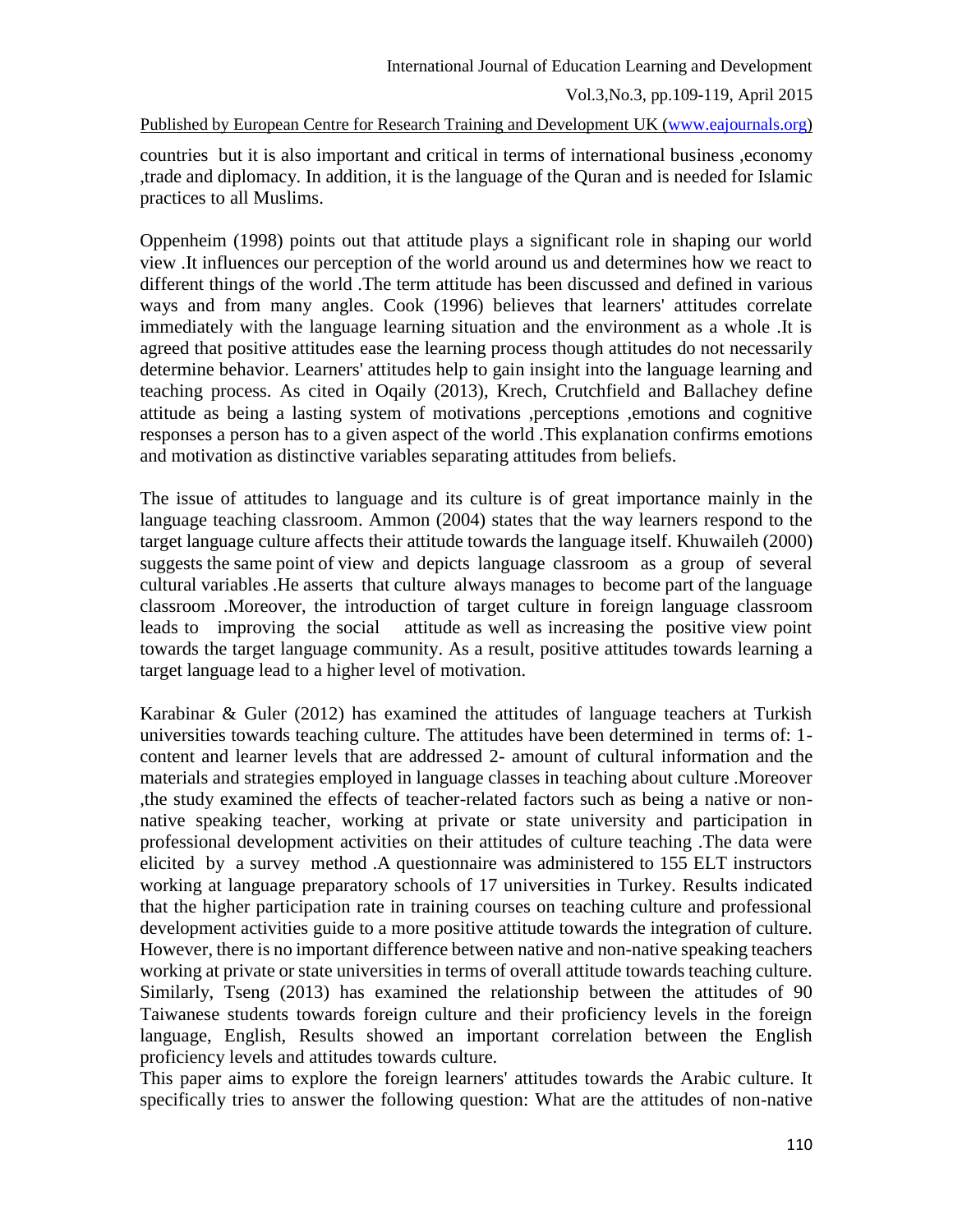Published by European Centre for Research Training and Development UK [\(www.eajournals.org\)](http://www.eajournals.org/)

learners towards learning Arabic culture? And what are the most important aspects of Arabic culture that they favor?

Few studies have focused on learning Arabic culture by non-natives locally in Jordan and the world at large. Therefore, this study may fill a gap in literature. The significance of this study also stems from its instruments and interactive design, where multiple procedures for data collection are used, and the synergy of both qualitative and quantitative methods. Furthermore, this study is of interest to researchers, decision makers, language planners, textbooks designers, learners and teachers as well.

# **LITERATURE REVIEW**

Baker (1992) confirms that attitudes also have been stressed by social psychologists who believe that they play a significant role in almost all aspects of our lives, including our level of success in first and foreign language learning. Behaviorists describe attitude as a social product while the mentalists define attitude as a mental response to a given situation. Speilberger (2004) states that attitude or response may be depicted as an abstract unit which is realized in the form of behavior. Attitude not only predicts behavioral patterns, but also stimulates different manifestations of behavior as represented in culture.

Ariffin (2006) claims that the vague and enormous nature of culture –as it differs from country to country and community to community –generates diverse responses amongst those who reside outside the circle of a particular culture. A community may react positively or negatively towards the culture of the other communities. The nature of these attitudes and responses affects the explicit behavioural patterns of language users. Byram & Grundy (2003) adds that it also influences how people respond to various characteristics of the target culture. Since culture and language are undividable, these responses to target culture are extended to the language related with it.

Crucial studies that dealt with learners' attitudes towards the Arabic culture have been discussed by Abu-Dulbouh (2005), Bell (2005), Genc & Bada (2005), Palmer (2007), Du (2008), Haron, Ahmad, Mamat & Mohamed (2010), Seraj (2010), Hammami (2012), Karabinar & Guler (2012), Rafieyan, Abdul Majid & Eng (2013), Rafieyan, Eng & Mohamed (2013) & Tseng (2013).

Abu-Dulbouh (2005) investigated the impact of cultural aspects on the learning ability of US Peace Corps Volunteers who learnt Arabic as a foreign language .The cultural aspects were :learners' attitudes towards the Jordanian Arabic culture ,the role of language instructor in language learning ,the role of the techniques used to introduce cultural topics in language learning and the relationship between the Jordanian Arabic culture and the Arabic language .Data were gathered by a questionnaire of sixty-seven items which was distributed to 56 US Peace Corps Volunteers serving in Jordan .The results indicated that there were positive attitudes towards Arabic culture ,traditions ,customs and values .Furthermore ,the participants realized the importance of having language and cultural experts who helped them to deal with people representing the Jordanian culture .On the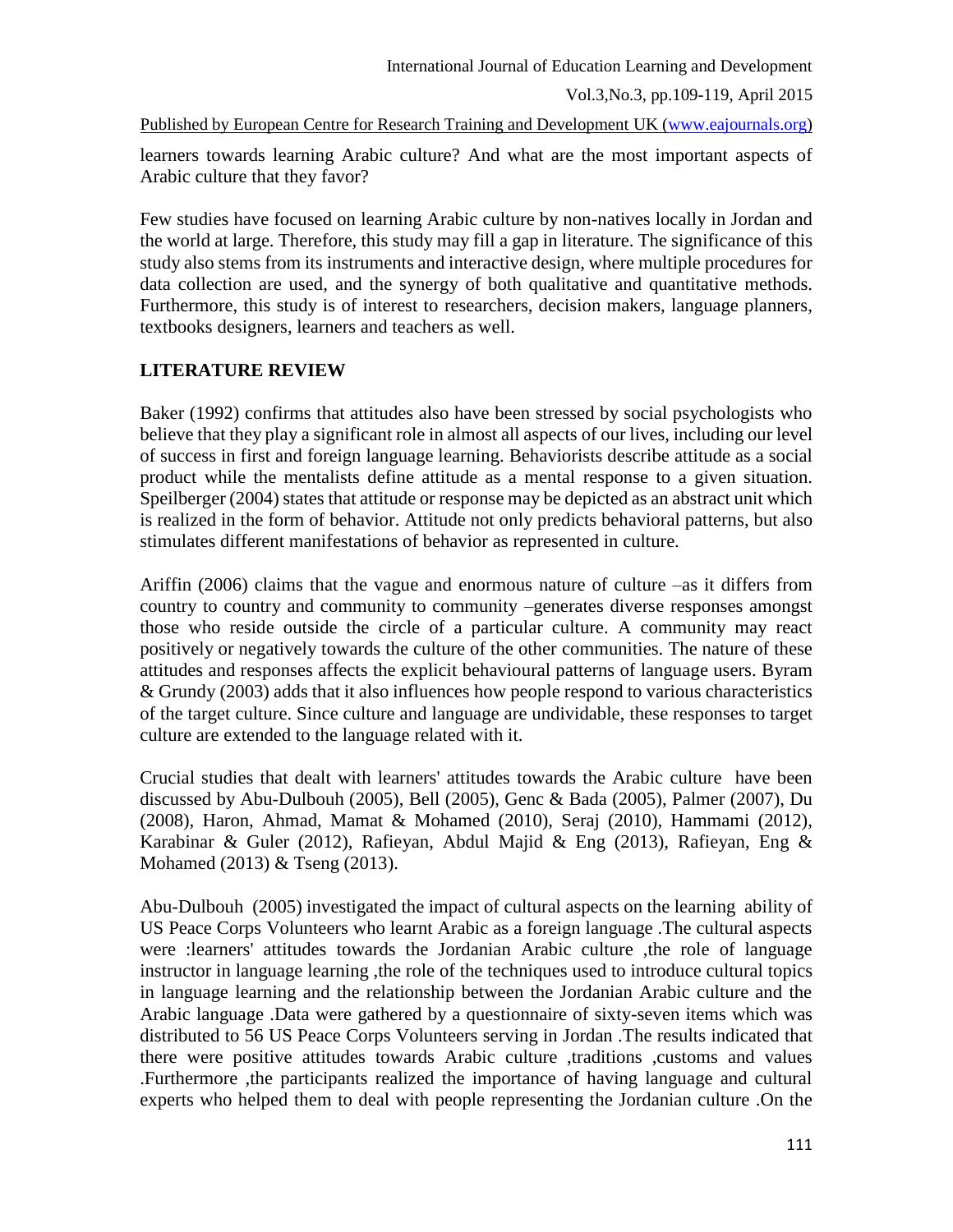Published by European Centre for Research Training and Development UK [\(www.eajournals.org\)](http://www.eajournals.org/)

other hand ,the participants believed that cultural presentation techniques are as equal in importance as their contents ;therefore , the techniques should be varied to deal with diverse learning skills .Finally ,the findings showed that there was a strong mutual relationship between the Arabic language and the Jordanian Arabic culture .

Bell (2005) examined teacher's perceptions regarding teaching behaviors and attitudes that contribute to efficient foreign language teaching and learning .The researcher gathered the data by means of a questionnaire to which responded 457 postsecondary foreign language teachers of French ,German ,and Spanish .Based on current research on second language acquisition ,diverse teaching behaviors and perceptions of effective foreign language teachers were recognized for inclusion in the questionnaire .The results displayed an emerging professional consensus concerning a number of teacher attitudes and behaviors interconnected to foreign language teaching .The more that is known about teacher beliefs ,the more likely the profession will be to create models for foreign language teacher preparation and evaluation that reveal relevant attitudes and behaviors of foreign language teaching.

Genc & Bada (2005) tried to find out what students think about the effects of the culture class they attended in the fall semester of the academic year 2003-2004 .The participants were students of the EFL Cukurova University in Turkey. The data were gathered three months following the completion of 28-hour culture course. The researchers held lecturetype sessions, as well as research project presentations. On the other hand, students responded to a five- item questionnaire. The results illustrated that culture class was significantly useful in terms of language skills, raising cultural awareness as well as changing attitudes towards native and target societies. This study verified the importance of integrating culture class in the curriculum of language teaching departments; it is a vital element of language learning and teaching. It has a great effect on the improvement of communicative competence as well as other skills in the instruction of any language.

Palmer (2007) collected data by using a student survey combined with a similar survey administered to 82 teachers of Arabic at over 30 institutions of higher education .He used simple statistical procedures to analyze the data . His study aimed to investigate the opinions of students and teachers towards the exposure of spoken varieties of Arabic in Arabic learning programs in the United States. The results indicated that the majority of the students want to learn spoken Arabic and want to communicate with native speakers, though this majority is not encouraged to use spoken Arabic in informal situations by their teachers.

Du (2008) examined the effectiveness and applicability of the ethnographic interview method as an approach to facilitate culture learning in the context of Chinese as a foreign language. A very significant goal of the study was to create actual cross-cultural contacts with native speakers of the target culture from the local community. Firstly, learners were trained in the skills of ethnographic interview techniques. Secondly, arguments were made for them to conduct two ethnographic interview on their preferred topics over the time frame of 15 weeks within one semester .To capture the multipart nature of culture learning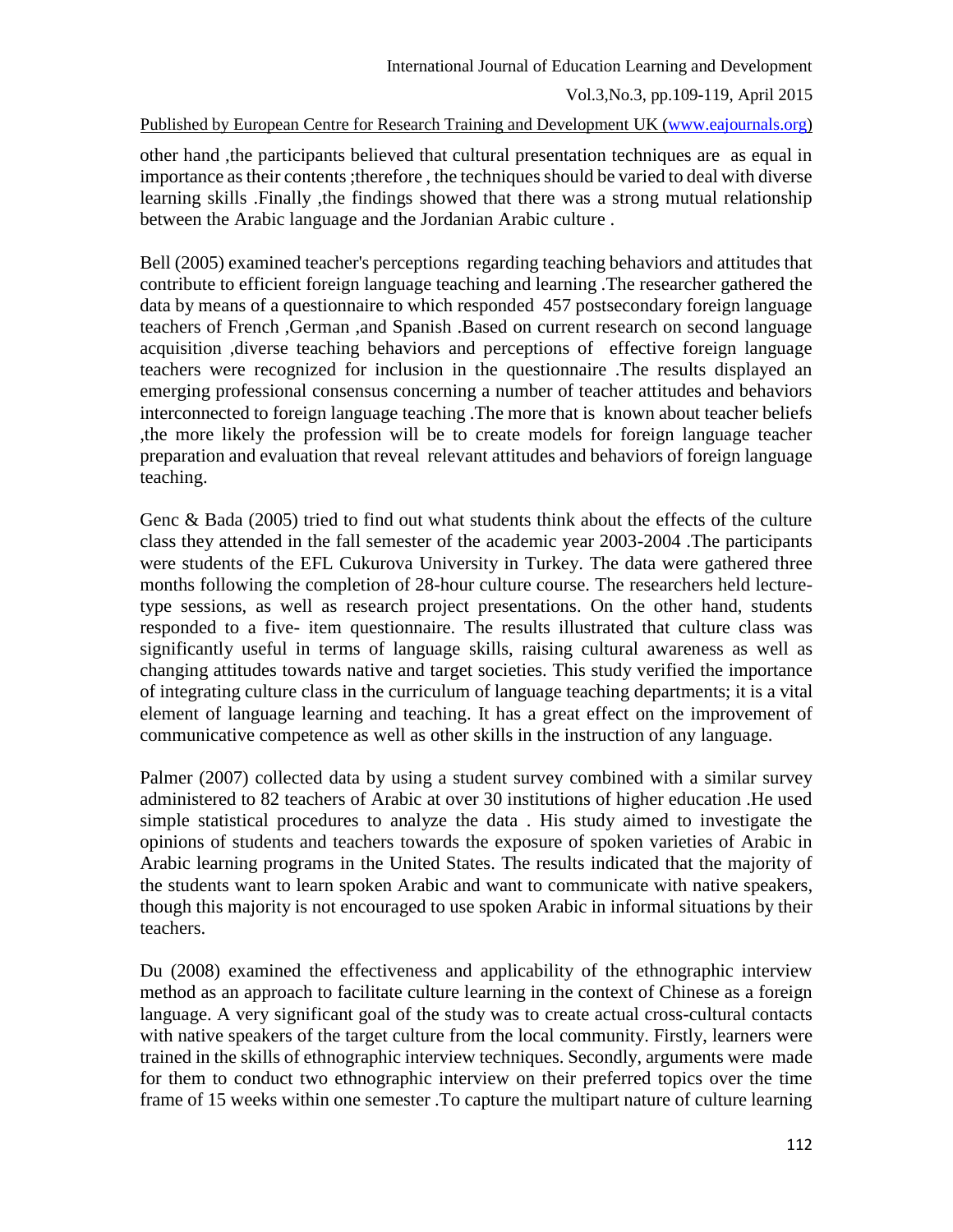#### International Journal of Education Learning and Development

Vol.3,No.3, pp.109-119, April 2015

Published by European Centre for Research Training and Development UK [\(www.eajournals.org\)](http://www.eajournals.org/)

, the researcher used a simultaneous mixed methods research design .Four sources used to elicit data: the custom-designed survey, a focus group interview, students' reflective papers and final essays .The results showed that the ethnographic interview approach had verified its inclusiveness in containing various domains that the vital goals of culture learning would attain .Students were able to reconsider aspects of their own culture that they had been taken for granted .Moreover , to develop openness towards other people with a different cultural background from their own . Finally, after performing their interview tasks, the learners' interest, understanding and respect towards the target culture was enhanced.

Seraj (2010) examined the attitude of teachers of Arabic as a foreign language towards some of the most important teaching methods .T-test and Pearson correlation tests were used in this study to draw conclusions from the research questions .Forty -eight male and female Arabic teachers who taught Arabic in the United States took part in this research. Results indicated that new teachers needed training programs to aid them understand what is available to them and how to select the best teaching method for each class. Seraj added that these training programs could be used as an updating tool for older teachers of Arabic as a foreign language .Such programs could help older teachers to know the new trends and methodologies used in their fields of specialty.

Haron et al. (2010) aimed to understand the Arabic speaking learning strategies of selected Malay good Arabic speakers and Malay poor Arabic speakers at the International Islamic University Malaysia within and outside the parameters of the educational settings .In addition ,they also sought to investigate the students' perceptions of the Arabic speaking skill in terms of its importance to the Malay learners, the desired level of Arabic speaking skill for the Malay learners and the prerequisites for becoming fluent Arabic speakers. The researchers designed the present study to be a case study using individual interviews and focus group interview as methods to collect the data. The results implied that success in Arabic speaking skill is attributed to the several strategies which different learners brought into focus and not solely relying on environment. But the effectiveness of the strategies is influenced by the learners' understanding of how Arabic speaking skill is studied .Learners should be aware that, as any other language, Arabic also involves forms and functions. Therefore, the learners should attend both of them in accurate methods to become good Arabic speakers. Learners who concentrate on forms only might not be able to become fluent Arabic speakers due to less functional practice. Similarly, learners who concentrate on function alone might not become good Arabic speakers due to the limited knowledge of the language.

Hammami (2012) investigated Arab American high school teachers' perceptions regarding developing cultural awareness of first-level Arabic language learners .Data were gathered through one-on-one semi-structured in-depth interviews of 5 high school teachers of Arabic within the same district. Seidel's qualitative data analysis method and open coding followed by axial coding were used in analyzing the data. Results from the teachers' interviews indicated that developing cultural awareness in first-level Arabic language classes needs a strong connection between the Arabic language and culture. Culture learning can be enhanced by incorporating a broad variety of culturally focused activities, practices and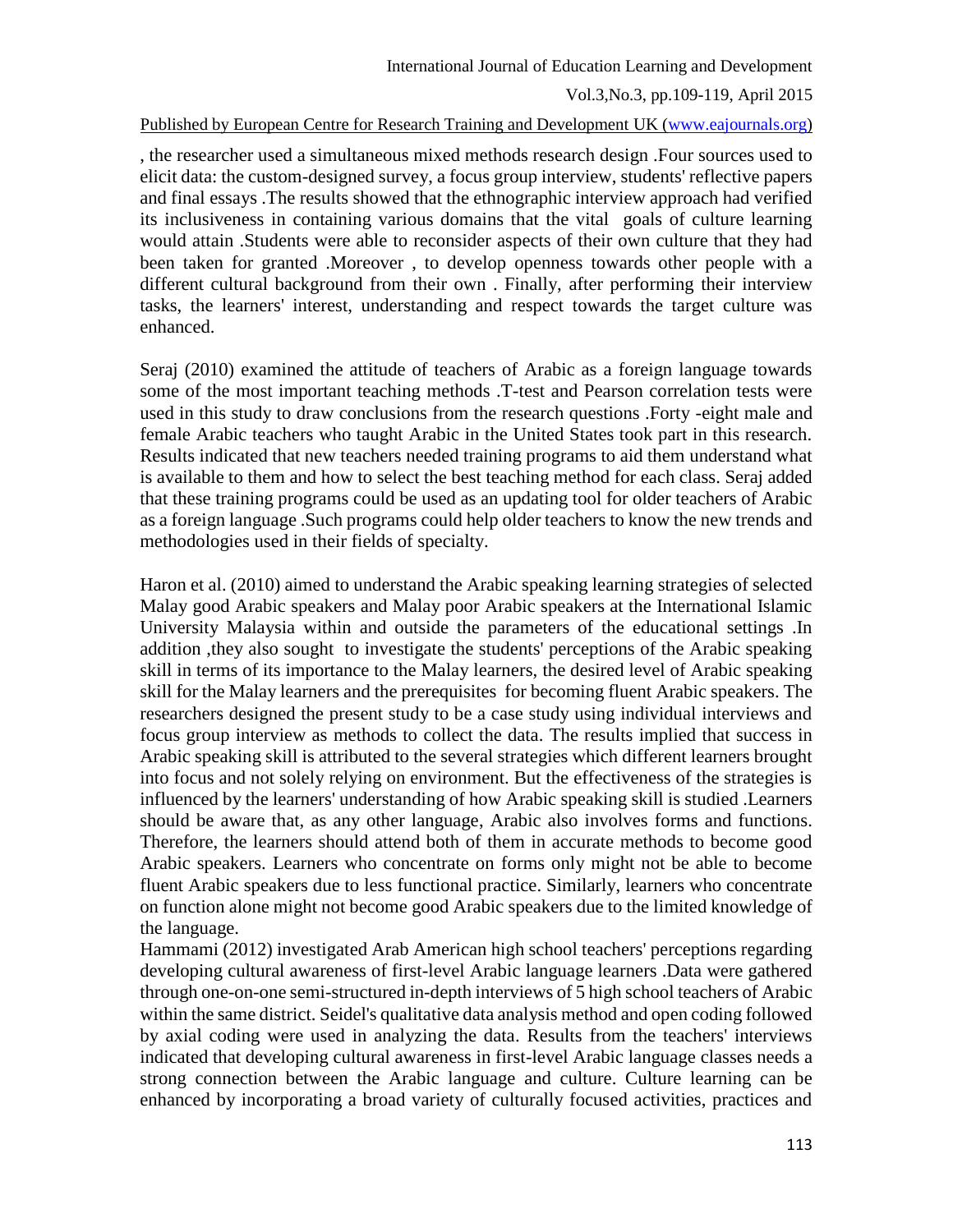Published by European Centre for Research Training and Development UK [\(www.eajournals.org\)](http://www.eajournals.org/)

assessment tools. In addition, culture learning and teaching can also be encouraged through effective communication with students and parents and by addressing constant cultural challenges encountered in class. It is recommended that teachers employ best cultural practices for beginning Arabic classes and support consistency in assessing the right cultural skills.

Rafieyan ,Abdul Majid & Eng (2013), assessed the relationship between attitude towards integrating target language culture into classroom instruction and the development of pragmatic understanding .The researchers gathered the data through two pragmatic comprehension tests ;one was used as a pre-test and the other as a post-test and the administration of a Likert scale attitude questionnaire to 32 intermediate level language learners at a language academy in Malaysia . The results showed that a positive attitude towards learning target language culture guided to a superior level of pragmatic comprehension. As a result, it was recommended to equip foreign language course textbooks as well as foreign language classroom instructions with cultural information.

Rafieyan ,Eng & Mohamed (2013) investigated the attitudes of Iranian language learners towards the incorporation of cultural elements of the target language community into their classroom instructions from effective, behavioral and cognitive viewpoints .The data were gathered through the completion of a 12-Items Likert scale attitude questionnaire by 47 Iranian adult intermediate-level learners of English as a foreign language at a language institute in Iran ,following a semester –long cultural instructions . The results implied that Iranian language learners have positive attitudes towards learning about the target language culture and this positive attitude is evident within behavioral, affective and more significantly cognitive domains. The pedagogical results of the study suggested integration of the target language cultural elements into every language classroom instruction.

## **METHOD**

The population of the current research consisted of all non-native students who learn Arabic in Jordan .A sample of 43 students was chosen purposively from three private centers in Amman namely: Ali Baba International Center, Qasid Arabic Institute and Modern Arabic Language International Center (MALIC). The demographic background about the respondents' general background included data such as gender, religion, age, level of education, type of center attended, nationality, the respondents' mother tongue and the language of the parents. The demographic characteristics of the students' are shown in Table (1).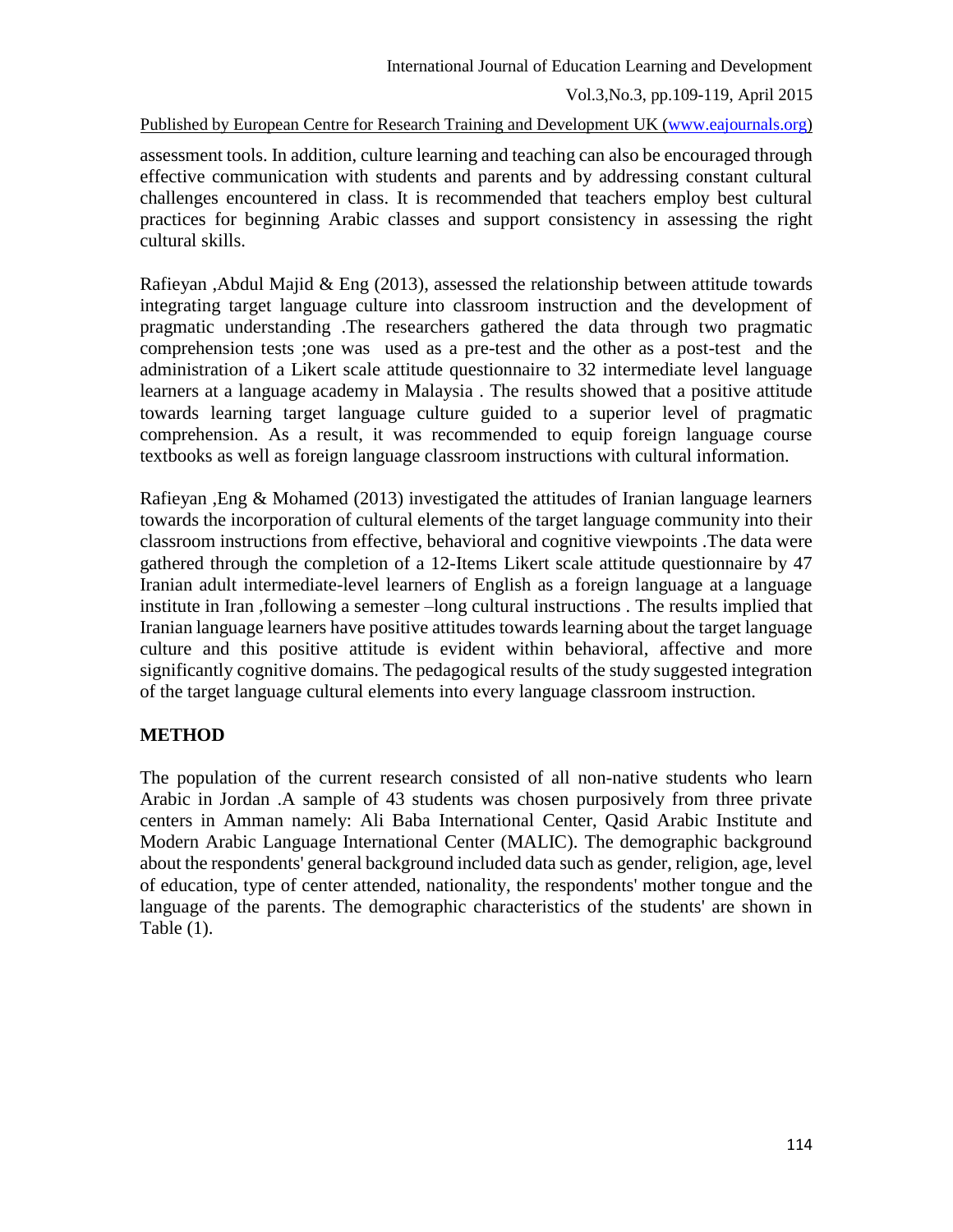Published by European Centre for Research Training and Development UK [\(www.eajournals.org\)](http://www.eajournals.org/)

| <b>Gender</b>                      | Males                                                                              | 24             |  |
|------------------------------------|------------------------------------------------------------------------------------|----------------|--|
|                                    | Females                                                                            | 19             |  |
|                                    | Muslim                                                                             |                |  |
| Religion                           | Christian                                                                          |                |  |
|                                    | Others                                                                             | 13             |  |
|                                    | 14-19                                                                              |                |  |
|                                    | $20-29$                                                                            | 31             |  |
| Age                                | 30-39                                                                              | 11             |  |
|                                    | More than 40                                                                       | $\overline{a}$ |  |
|                                    | Beginner                                                                           |                |  |
| <b>Level in Learning Arabic</b>    | Intermediate                                                                       |                |  |
|                                    | Advanced                                                                           | $\overline{4}$ |  |
|                                    | Jordanian                                                                          | $\overline{a}$ |  |
|                                    | Other : 2 Dutch , Greek , 10 American , 4 German , 2                               |                |  |
| <b>Nationality</b>                 | Swedish, 1 Japanese, 4 Korean, 6 Turkish, Czech, 6 British                         |                |  |
|                                    | ,Belgian ,South African ,Australian ,British &                                     |                |  |
|                                    | Libyan, Kyrgyz                                                                     |                |  |
| <b>The Mother Tongue</b>           | English                                                                            | 16             |  |
|                                    | Others                                                                             | 27             |  |
| <b>Father's Mother Tongue</b>      | English                                                                            | 14             |  |
|                                    | Arabic                                                                             | $\overline{4}$ |  |
|                                    | Others: Japanese (1), Swedish (2) , German (3), Dutch                              |                |  |
|                                    | $(3)$ , Greek $(1)$ , Korean $(5)$ , Turkish $(6)$ , Hindi $(1)$ , Italian $(1)$ , | 24             |  |
|                                    | Kyrgyz (1)                                                                         |                |  |
|                                    | No answer                                                                          | 1              |  |
|                                    | English                                                                            | 15             |  |
|                                    | Arabic                                                                             | $\mathbf{1}$   |  |
| <b>Mother's Mother Tongue</b>      | Others: Japanese (1), Swedish (2), German(3), Dutch                                |                |  |
|                                    | $(2)$ , Greek $(1)$ , Korean $(5)$ , Turkish $(5)$ , Hindi $(1)$ , Italian $(1)$   | 26             |  |
|                                    | Kyrgyz (1), Czech (1), Spanish (2), Swahili (1)<br>No answer                       | $\mathbf{1}$   |  |
|                                    |                                                                                    | $\overline{7}$ |  |
| <b>Reasons for Studying Arabic</b> | Required                                                                           |                |  |
|                                    | Personal enrichment                                                                | 25             |  |
|                                    | Interested in Arabic culture                                                       | 21             |  |
|                                    | Interested in the Arabic language                                                  | 25             |  |
|                                    | Interested in travelling                                                           | 16             |  |
|                                    | Job prospective                                                                    | 25             |  |
|                                    | Religious reasons                                                                  | $\overline{7}$ |  |
|                                    | Ali Baba                                                                           | 17             |  |
|                                    |                                                                                    |                |  |
| <b>Center</b>                      | Qasid                                                                              | 12             |  |
|                                    | <b>MALIC</b>                                                                       | 14             |  |

### **Table (1): Students' Demographic Background**

A questionnaire was used in this research .The researchers designed a questionnaire which was designed specifically to meet the needs of the current study. The questionnaire was pretested before it was administrated to the sample and was written in both English and Arabic, with a cover letter that explained the objectives of the research. The questionnaire comprised two sections and was basically based on Abu-Dulbouh (2005), Bell (2005), Du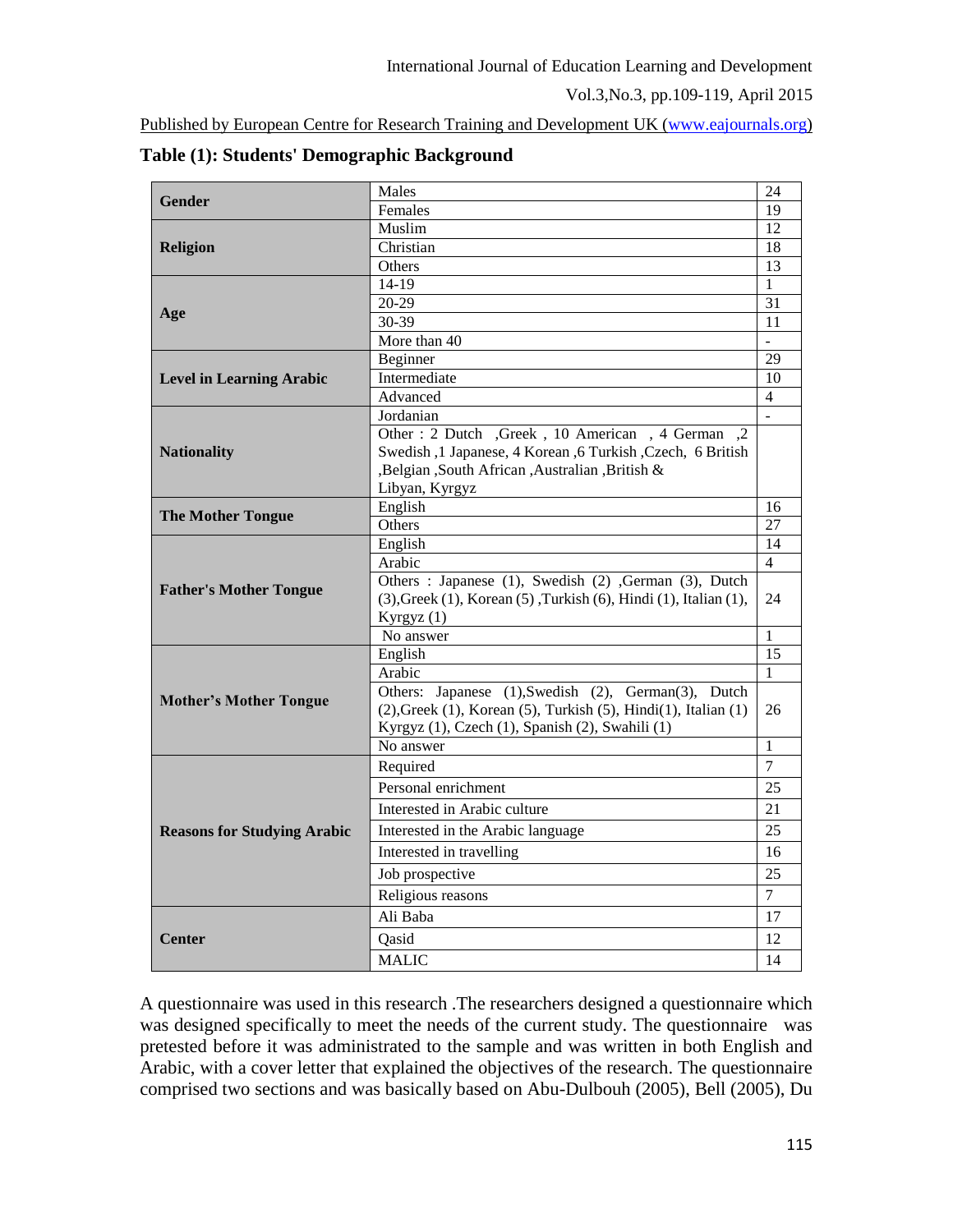Published by European Centre for Research Training and Development UK [\(www.eajournals.org\)](http://www.eajournals.org/)

(2008), Jabeen, F. & Shah, S. (2011) and Rafieyan (2013). Some items were added and others were modified to meet the needs of the current research.

The first section of the questionnaire elicited demographic, personal data about the participants' nationality, age, sex, etc. The second section of the questionnaire intended to gather data about the learners' attitudes towards Arabic culture .It consisted of 14 items. Seventy copies of the questionnaire were distributed by the researchers, and 43 responses were returned.

## **RESULTS**

*What are the attitudes of the non-native learners towards learning Arabic culture? And what aspects of Arabic culture they favor most?*

Table (2) below shows the results of the learners' attitudes towards learning Arabic culture .Surprisingly, it indicates that (100 %) of the learners assign high importance to learning "*rules of behaviors*" which means that it gains the lion's share if it is compared to other cultural aspects.

| NO.             | <b>Level of Importance</b> | <b>High</b> |               | Low            |                |
|-----------------|----------------------------|-------------|---------------|----------------|----------------|
|                 | <b>Cultural Aspect</b>     | Freq.       | $\frac{0}{0}$ | Freq.          | $\frac{0}{0}$  |
| $\mathbf{1}$    | Rules of behaviors         | 43          | 100.0         | $\theta$       | 0.0            |
| 2               | Customs and festivals      | 41          | 95.3          | 2              | 4.7            |
| 3               | Political institutions     | 41          | 95.3          | 2              | 4.7            |
| $\overline{4}$  | History                    | 41          | 95.3          | $\overline{2}$ | 4.7            |
| 5 <sup>5</sup>  | Law and order              | 40          | 93.0          | 3              | $\overline{7}$ |
| 6               | Family life                | 40          | 93.0          | 3              | $\overline{7}$ |
| $7\phantom{.0}$ | Food                       | 38          | 88.4          | 5              | 11.6           |
| 8               | Literature and arts        | 38          | 88.4          | 5              | 11.6           |
| 9               | Geography                  | 37          | 86.0          | 6              | 14             |
| 10              | Youth life                 | 36          | 83.7          | $\overline{7}$ | 16.3           |
| 11              | Costumes dressing          | 32          | 74.4          | 11             | 25.5           |
| 12              | Transportation             | 30          | 69.8          | 13             | 30.2           |
| 13              | Music                      | 30          | 69.8          | 13             | 30.2           |
| 14              | School life                | 29          | 67.4          | 14             | 32.6           |

**Table (2) Frequencies and Percentages of Learners' Attitudes towards learning the Aspects of Arabic Culture**

In response to items No.  $(2, 3, 4)$  which attempt to elicit data related to attitudes of learners towards Arabic culture in terms of "customs and festivals", "political institutions" and "history", these items score the second highest percentages (95.3 %) when compared to the rest of the cultural aspects. Similarly, responses to items five and six reveal that (93 % ) of the total number of learners believe that "law and order" and "family life" have a high level of importance .Also, results of item seven are completely identical with the results of item eight .That is "food " and "literature and arts" score high level of importance ,thus accounting for (88.4 %).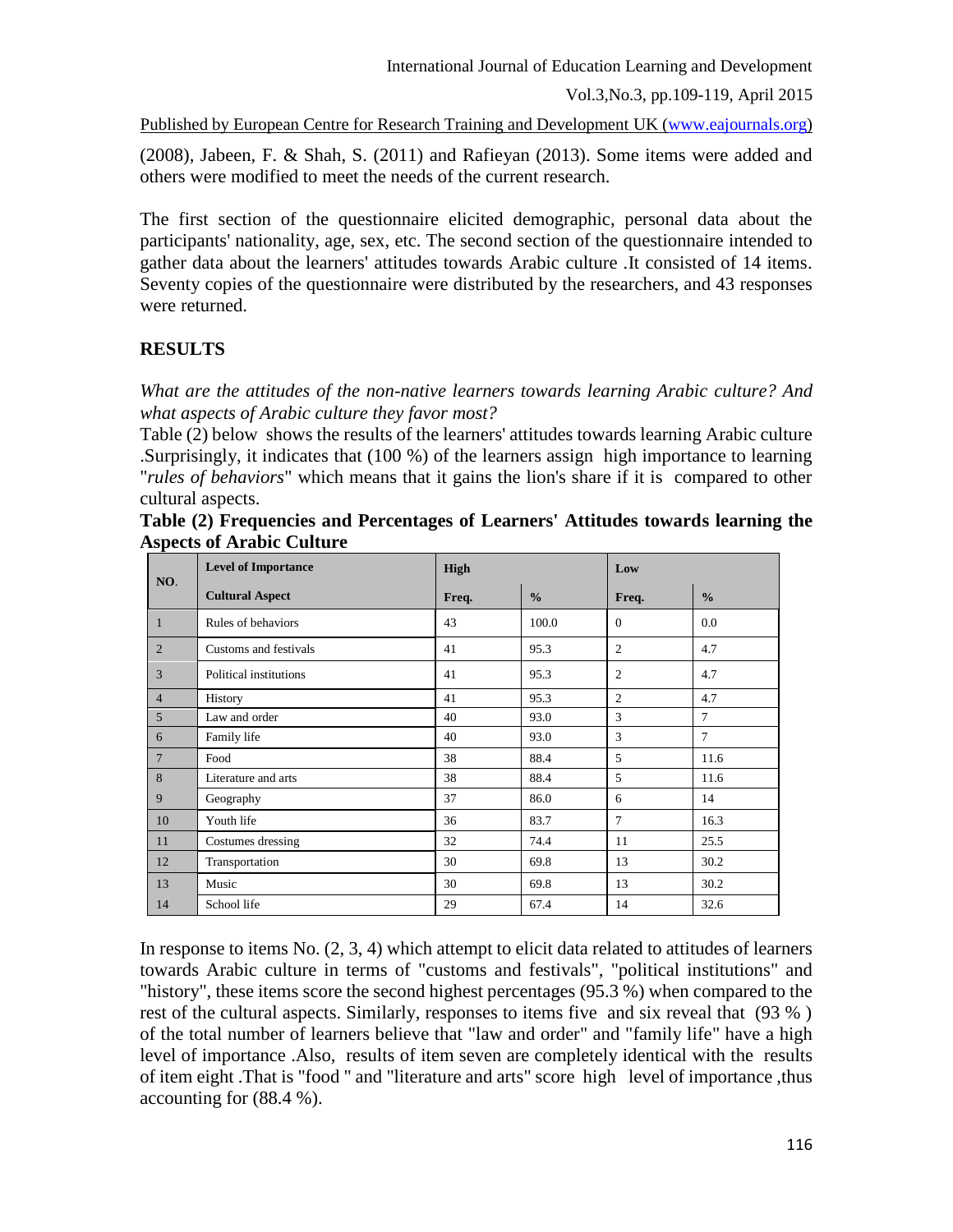Published by European Centre for Research Training and Development UK [\(www.eajournals.org\)](http://www.eajournals.org/)

The importance of "geography" and "youth life" is highlighted in Table (2) above which shows that 86 % and 83.7 % of the participants indicate their agreement. A lower percentage of agreement is indicated in matters related to costumes / dressing (74.4 %) while in transportation (69.8 %) and similarly in school life (67.4 %).

#### **DISCUSSION AND CONCLUSION**

As shown in Table (3), results indicate that the overwhelming majority of the learners have positive attitudes towards learning the Arabic culture and have reacted strongly towards integrating Arabic culture in the classroom as well as in the textbooks .These results are in line with Cook (2000) who stated that positive attitudes ease the learning process and help to gain insight into the language learning and teaching process. Furthermore, these results correspond with Khuwaileh (2000) and Ammon (2004) who confirmed that the introduction of the target culture in foreign language classroom leads to improving the social attitude as well as increasing the positive view point towards the target language and the target language community.

Similarly, these results are in line with the findings of Genic  $\&$  Bada (2005) who found that culture classes were significantly useful in terms of language skills, raising cultural awareness as well as changing attitudes towards native and target societies. He added that it is a vital element of language learning and teaching .It has a great effect on the improvement of communicative competence as well as other skills in the instruction of any language. Additionally , these outcomes are identical with the findings of Abu-Dulbouh (2005) and Du (2008 ) who found that there were positive attitudes towards Arabic culture ,traditions ,customs and values .However ,these outcomes are in line with the findings of Hammami (2012) and Rafieyan ,Abdul Majid & Eng (2013 ) who found that the positive attitudes towards learning the target language culture guided to a superior level of pragmatic comprehension.

Results also indicated that foreign learners of Arabic in Jordan have considered the following aspects of Arabic culture as very important to learn .These aspects are: rules and behavior, customs and festivals, political institutions, history, family life and food These results may be attributed to the fact that they admire the Arabic language and as a result they admire its culture .They also assigned less importance to school life, music and transportation.

#### **REFERENCES**

- Abu-Dulbouh,S.(2005).*The cultural dimension in teaching Arabic as a foreign language (TAFL)*.,(Unpublished M.A thesis ),University of Yarmouk,Irbid :Jordan .
- Ammon, U. (2004). *Sociolinguistics: An international handbook of the science of language and society.* (2nd ed.).Berlin: Walter de Gruyter.
- Ariffin,S.(2006).Culture in EFL teaching: Issues and solutions. *TESL Working Paper Series*, 4 (1), 75-78
- Baker, C. (1992). *Attitudes and language.* Clevedon: Multilingual Matters Ltd.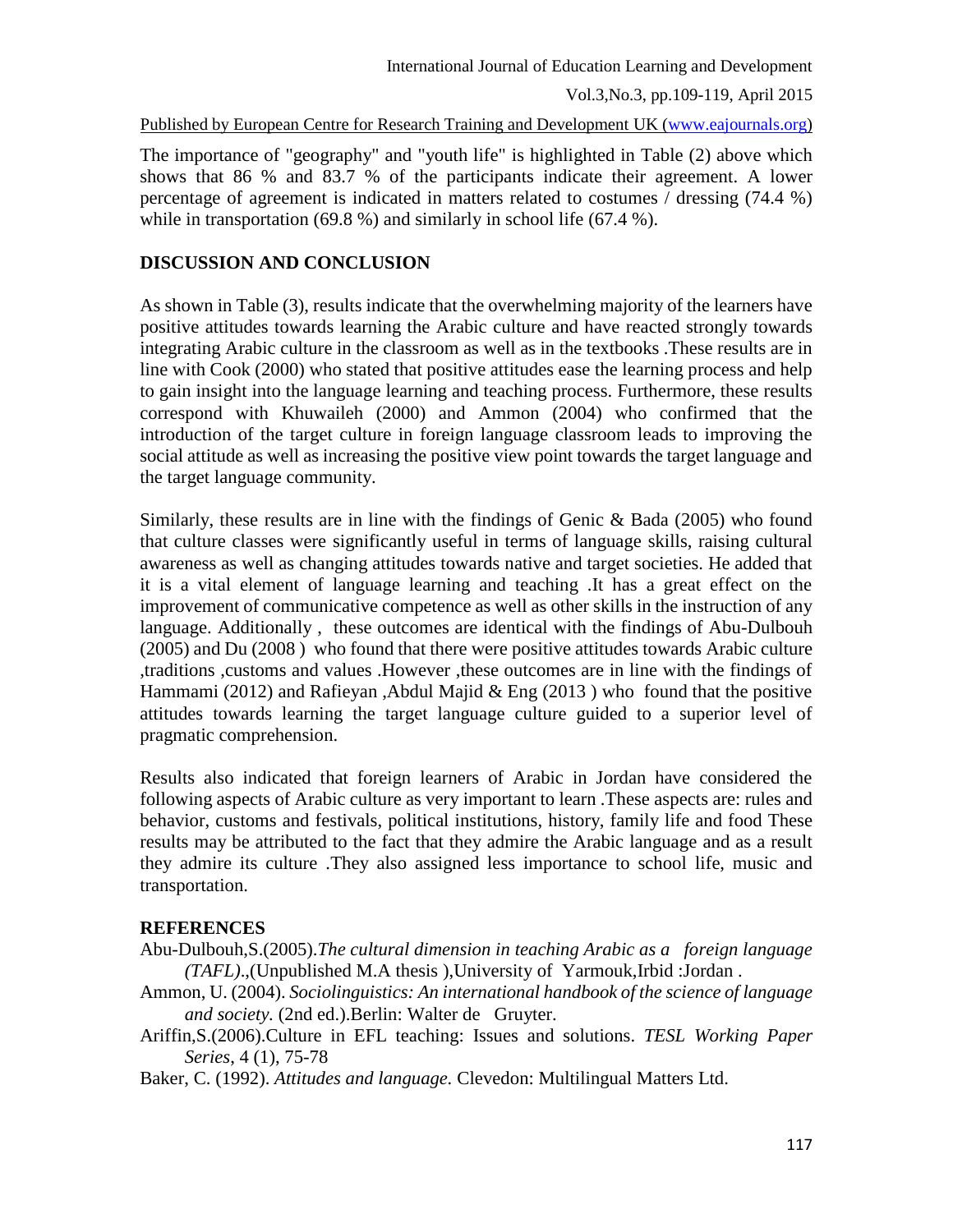```
Vol.3,No.3, pp.109-119, April 2015
```
Published by European Centre for Research Training and Development UK [\(www.eajournals.org\)](http://www.eajournals.org/)

- Bell, T.(2005) .Behaviors and attitudes of effective foreign language teachers :Results of a questionnaire study .*Foreign Language Annals*,*38*(2),259-270.
- Byram,M & Grundy ,P (ed.) .(2003).*Context and culture in language teaching and learning* .Short Run Press Ltd.
- Cook, V. (1996).*Second language learning and language teaching*. London: Arnold.
- Dabashi , H. (2013) .*Being a Muslim in the world* .United states :Palgrave Macmillan . Retrieved Aug 4 ,2014 from [http://books.google.jo/books?id=9ClQ c61\\_7sC&pg=P](http://books.google.jo/books?id=9ClQ%20c61_7sC&pg=P%20A8%20&dq=1.6+billion+muslim)  [A8 &dq=1.6+billion+muslim](http://books.google.jo/books?id=9ClQ%20c61_7sC&pg=P%20A8%20&dq=1.6+billion+muslim)
- Du,W.(2008)*.Integrating culture learning into foreign language curricula: An examination of the ethnographic interview approach in a Chinese as a foreign language classroom* ,(Unpublished doctoral dissertation),The University of Wisconsin–Milwaukee: United States.
- Genc, B. & Bada, E. (2005). Culture in language learning and teaching. *The Reading Matrix, 5*(1), 73-84.
- Hammami,N.(2012).*Arab American high school teachers' perceptions of developing cultural awareness of first-level Arabic language learners*. United State: UMI Dissertation Publishing.
- Haron, S., Ahmad, I., Mamat, A. & Mohamed, I. (2010).Understanding Arabic -speaking skill learning strategies among selected Malay learners: A case study at the International Islamic University Malaysia. *Contemporary Issues in Education Research*, 3 (8), 9-19.
- Jabeen, F. & Shah, S. (2011) .The role of culture in ELT: Learners' attitude towards the teaching of target language culture. *European Journal of Social Sciences* .*23*(4), 604- 613.
- Karabinar, S & Guler, C. (2012). The attitudes of EFL teachers towards teaching culture and their classroom practices. *Journal of Educational and Social Research,* 2(2), 113-126.
- Khuwaileh, A. A. (2000). Cultural barriers of language teaching: A case study of classroom cultural obstacles. *Computer Assisted Language Learning, 13* (3), 281-290.
- List of languages by number of native speakers.(2010) .Retrieved on Aug 2 ,2014, from http://en.wikipedia.org/wiki/List of languages by number of native speakers
- Oppenheim, A. N. (1998). *Questionnaire design, interviewing and attitude measurement.*  London: Continuum International Publishing Group.
- Oqaily,A.(2013) .*The effect of a proposed instructional program based on Grice's Maxims on writing coherence of Saudi English majors and their attitudes towards learning English* .(Unpublished doctoral dissertation ), Amman Arab University , Amman: Jordan.
- Palmer, J. (2007). Arabic diglossia: Teaching only the standard variety is a disservice to students. *Arizona Working Papers in SLA & Teaching*, 14,111-122
- Rafieyan,V .Abdul Majid ,N & Eng ,L .(2013 ). Relationship between attitude towards target language culture instruction and pragmatic comprehension development. *English Language Teaching* ,*6*(8),125-132.
- Rafieyan,V.Eng,L.& Mohamed ,A. (2013). Language learners' attitudes towards the incorporation of target language culture into foreign language instructions *. International Journal of Linguistics*, *5*(4), 169-177.